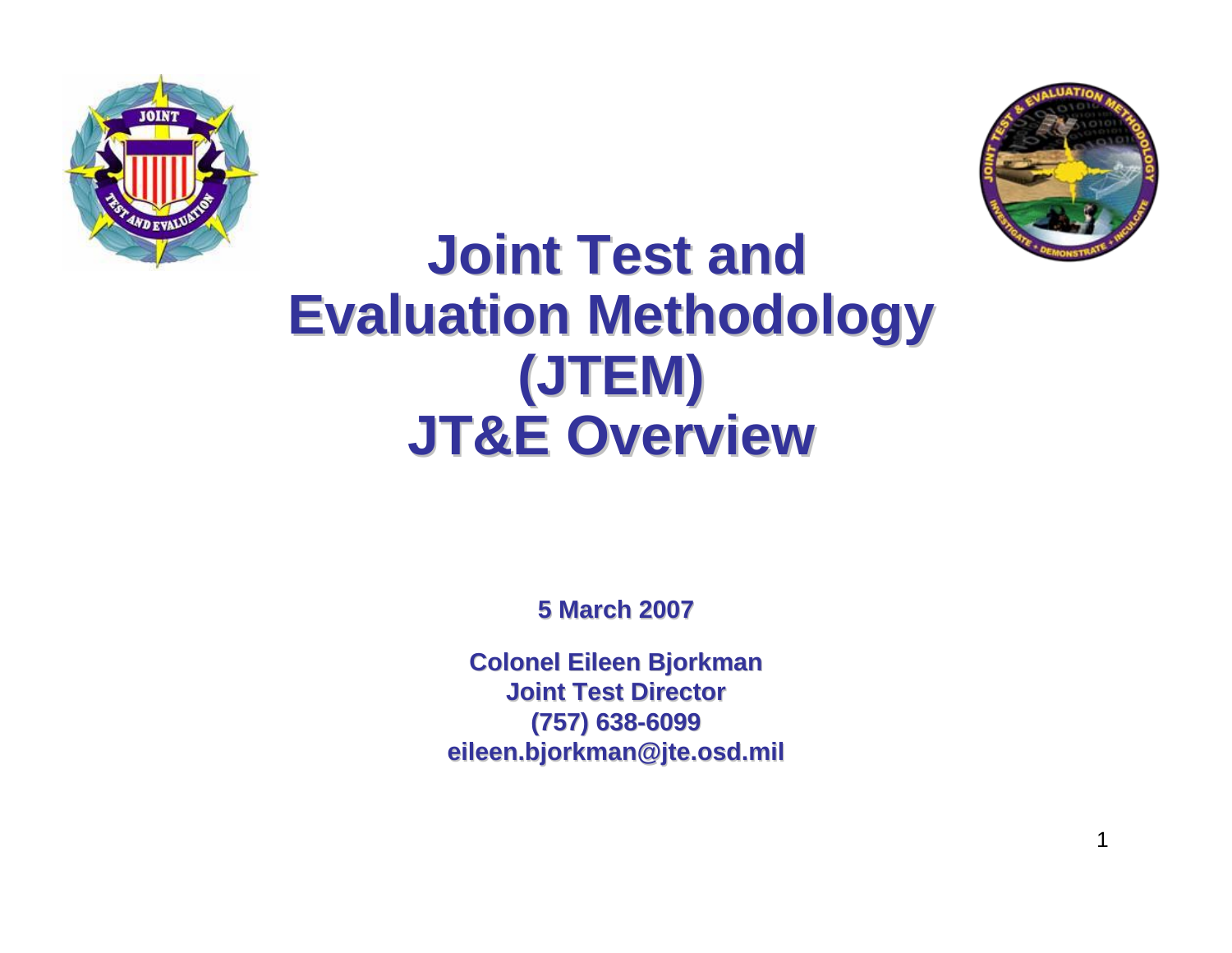





• Mission

• Capability Test Methodology

• Test Products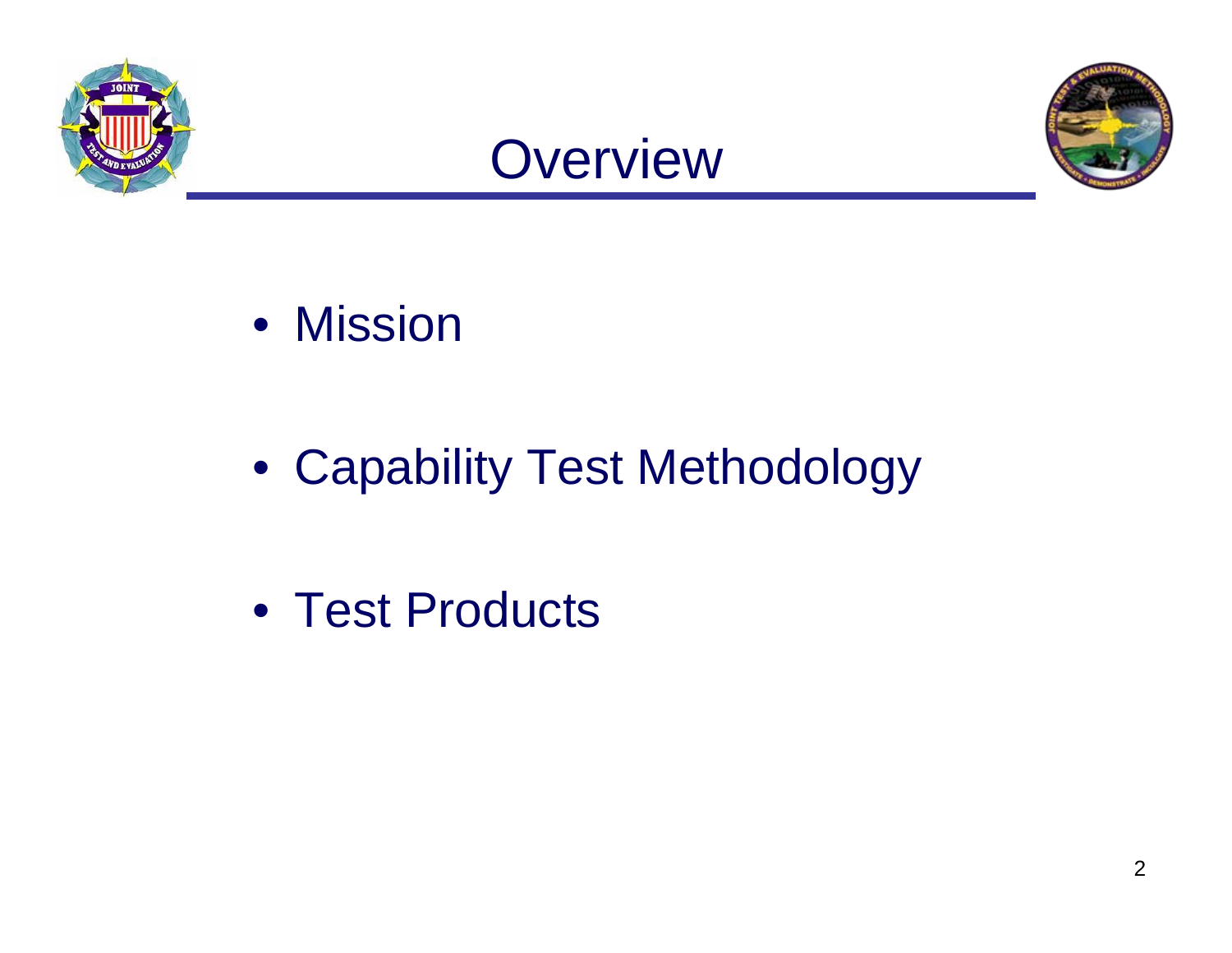



JTEM will develop and evaluate methods and processes used to conduct testing in a realistic joint mission environment across the acquisition life cycle to improve the program manager's ability to deliver joint capabilities to the warfighter.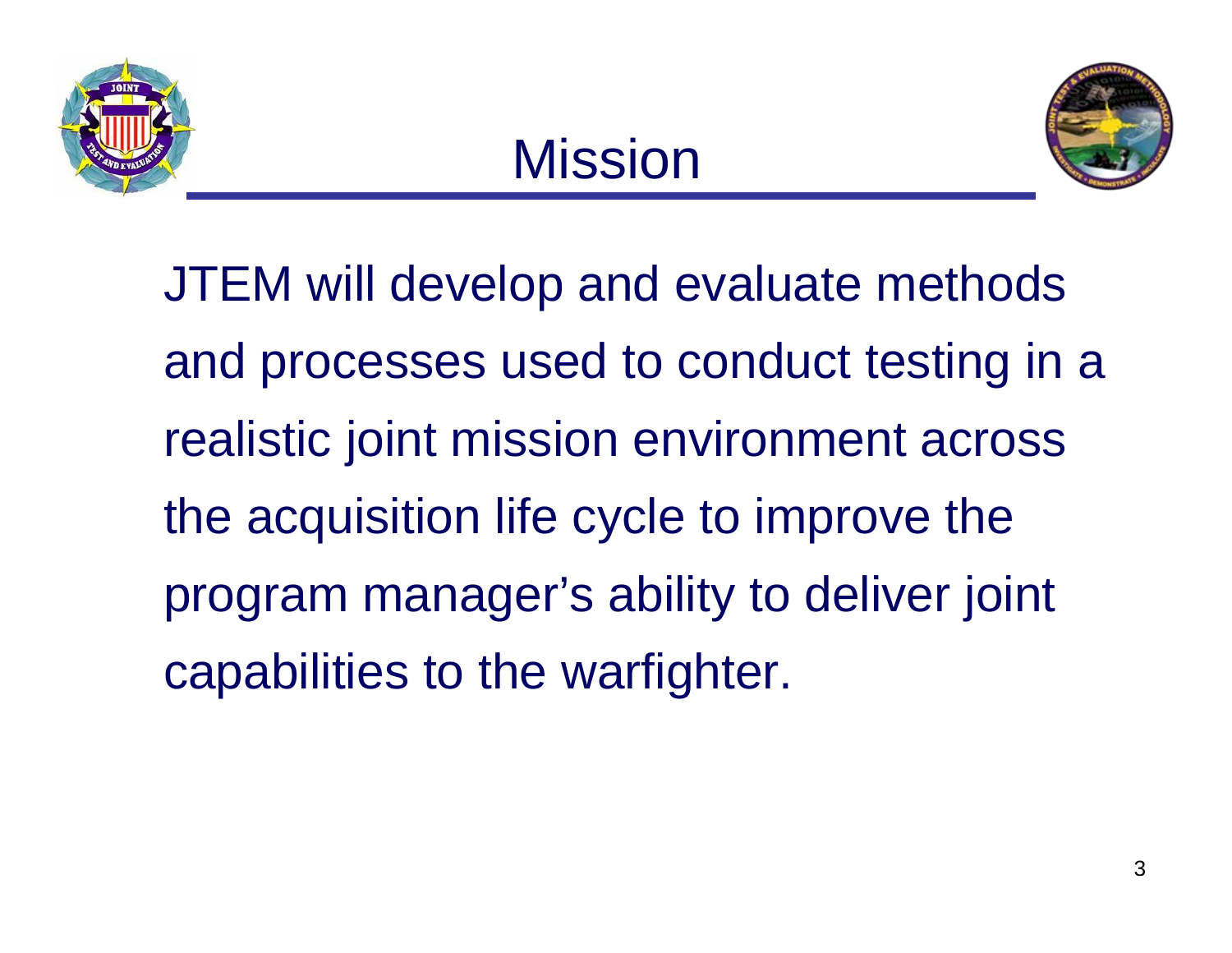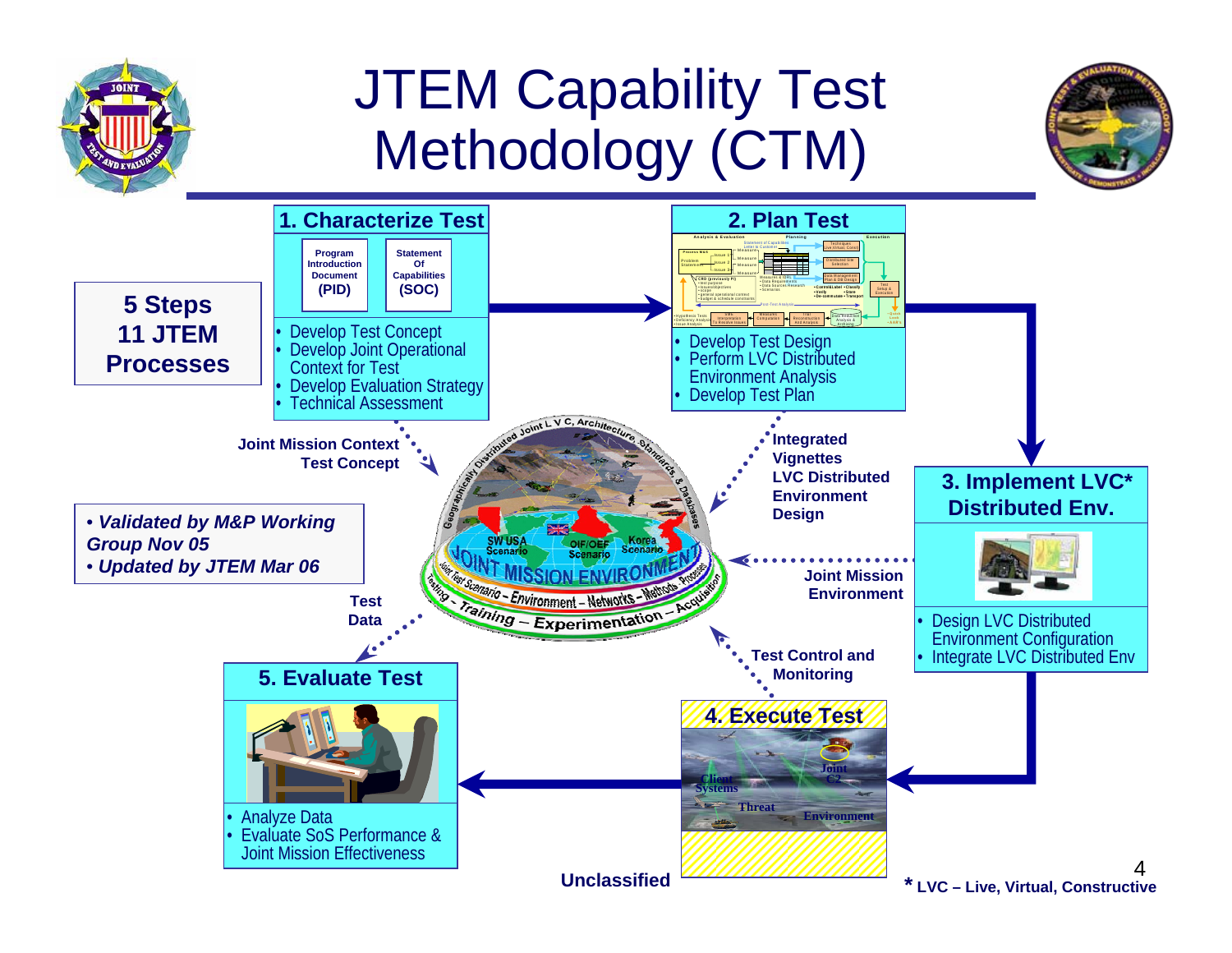## JTEM Products and Transition Strategy





**PID** - Program Introduction Document **SOC** - Statement of Capability

**M&P WG** - Methods and Processes Working Group **CTTRA** - Common Test & Training Range Architecture **MSDE** - Multi-Service Distributed Event **JFM** - Joint Mission Environment Foundation Model **JME** - Joint Mission Environment **SDD** - System Design Document **Capabilities Evaluation Report JCER** – Joint Capabilities Evaluation Report **JMe** – Joint Mission Effectiveness **CTM** – Capability Test Methodology **COI** – Community of Interest

### **Unclassified**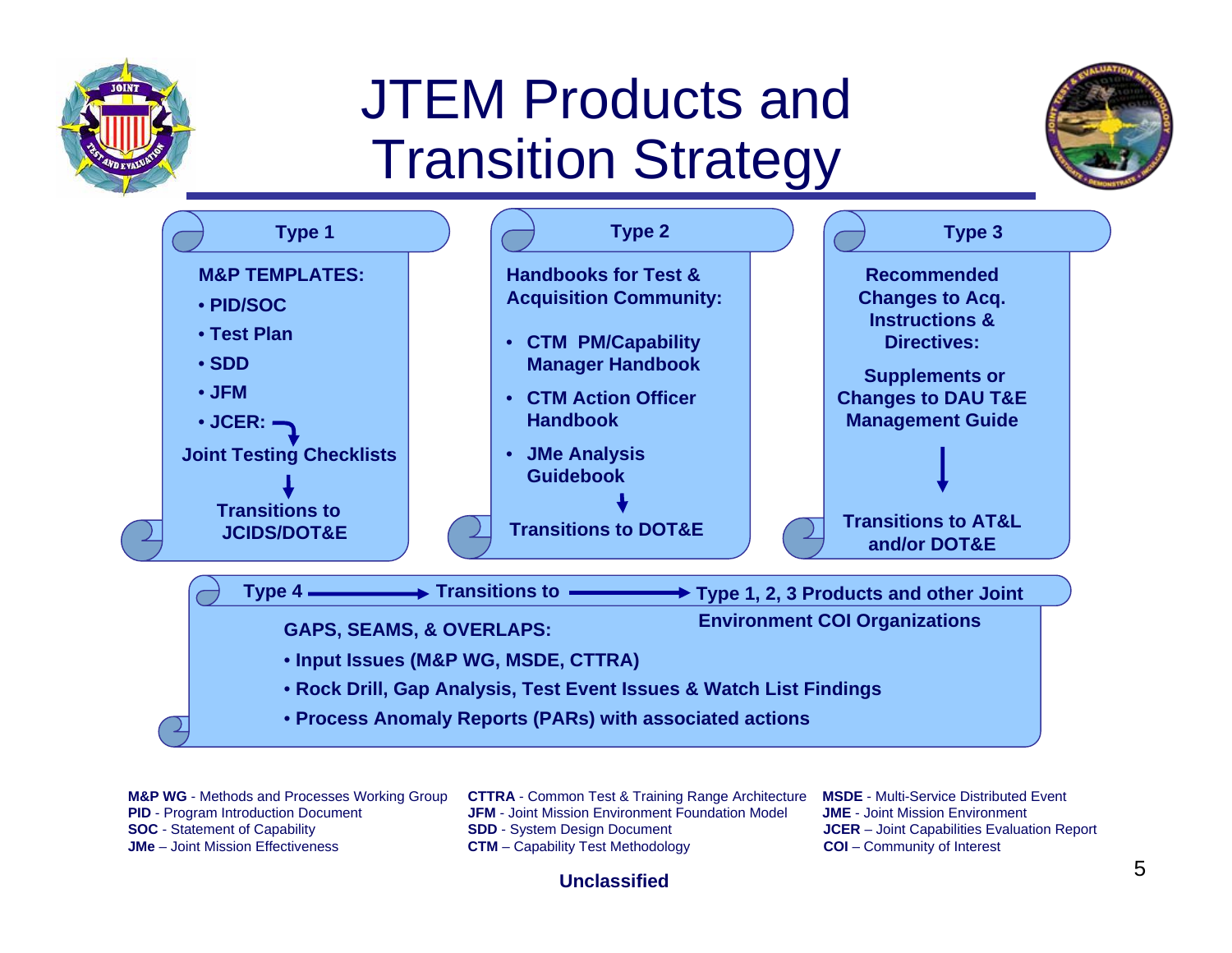



# BACKUPS

**Unclassified**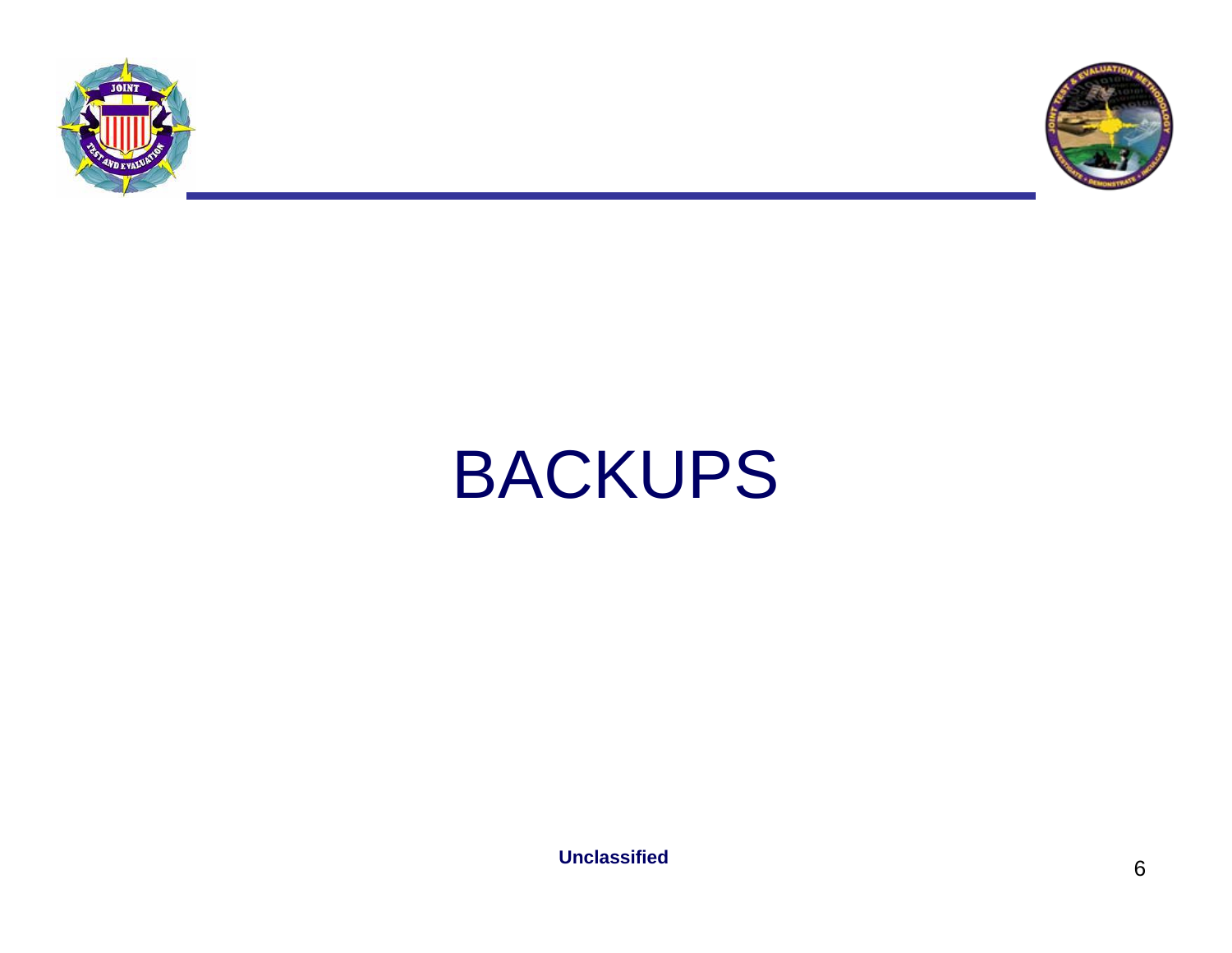



Processes and methods for designing and executing tests of system of systems in the joint mission environment are not well defined or understood. Nor is there a clear understanding of how to assess system performance as it pertains to capabilities supporting joint missions.

*Overall Goal: Recommended Best Practices for a consistent approach to describing, building, and using an appropriate representation of a particular Joint Mission Environment across the acquisition lifecycle.*